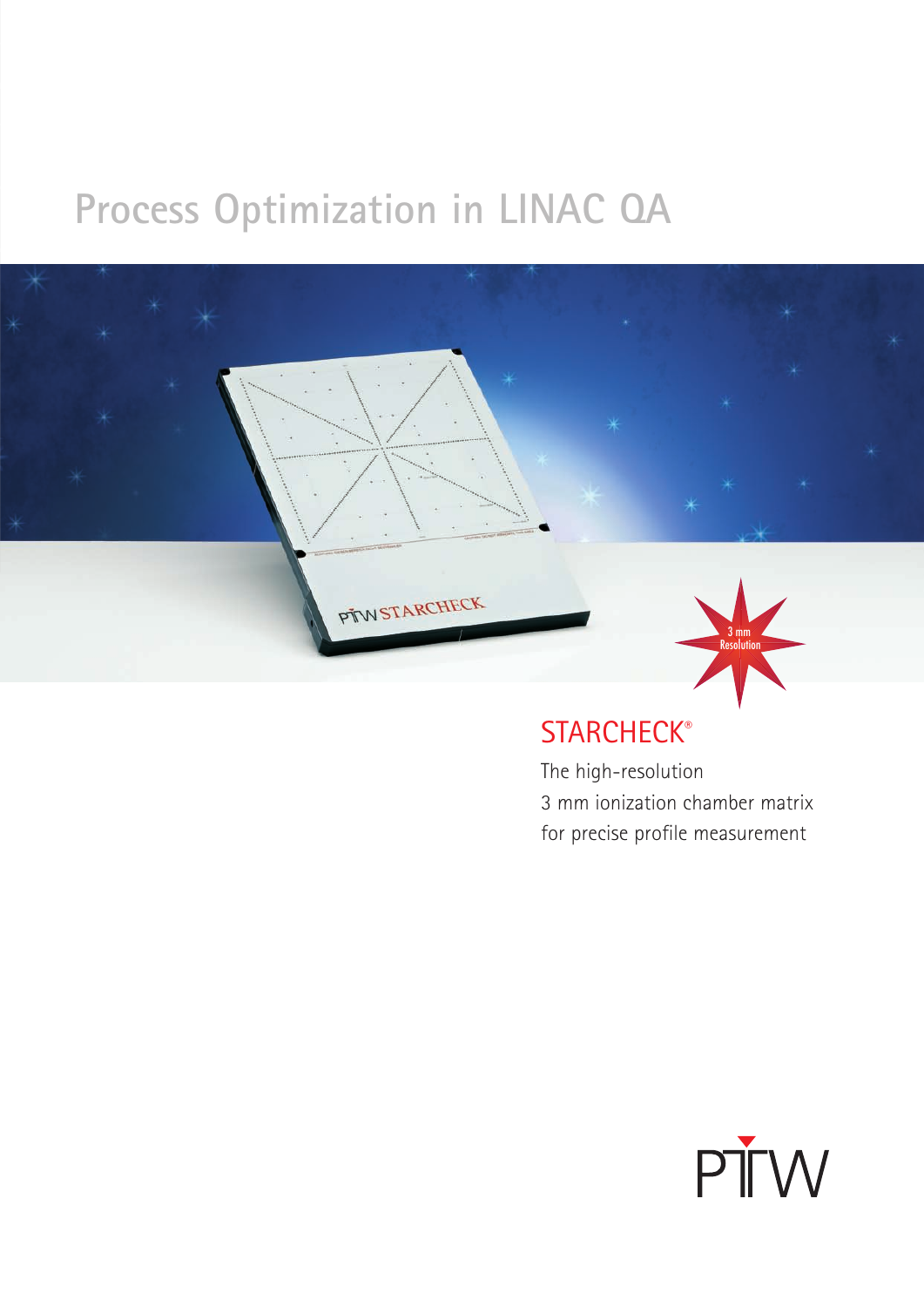# STARCHECK® *– Excellent Resolution, Unpreceden*

The profiles are measured along the main axes and diagonals **with a distance of 3 mm from chamber center to chamber center.**

> Two additional chamber rows with a distance of 5 mm enable monitoring MLCs with 5 or 10 mm leaf width.

The ionization chambers along the field borders check the congruency of light and radiation fields in field sizes  $10 \times 10$  cm<sup>2</sup>, ,  $20 \times 20$  cm<sup>2</sup> and  $26 \times 26$  cm<sup>2</sup>.



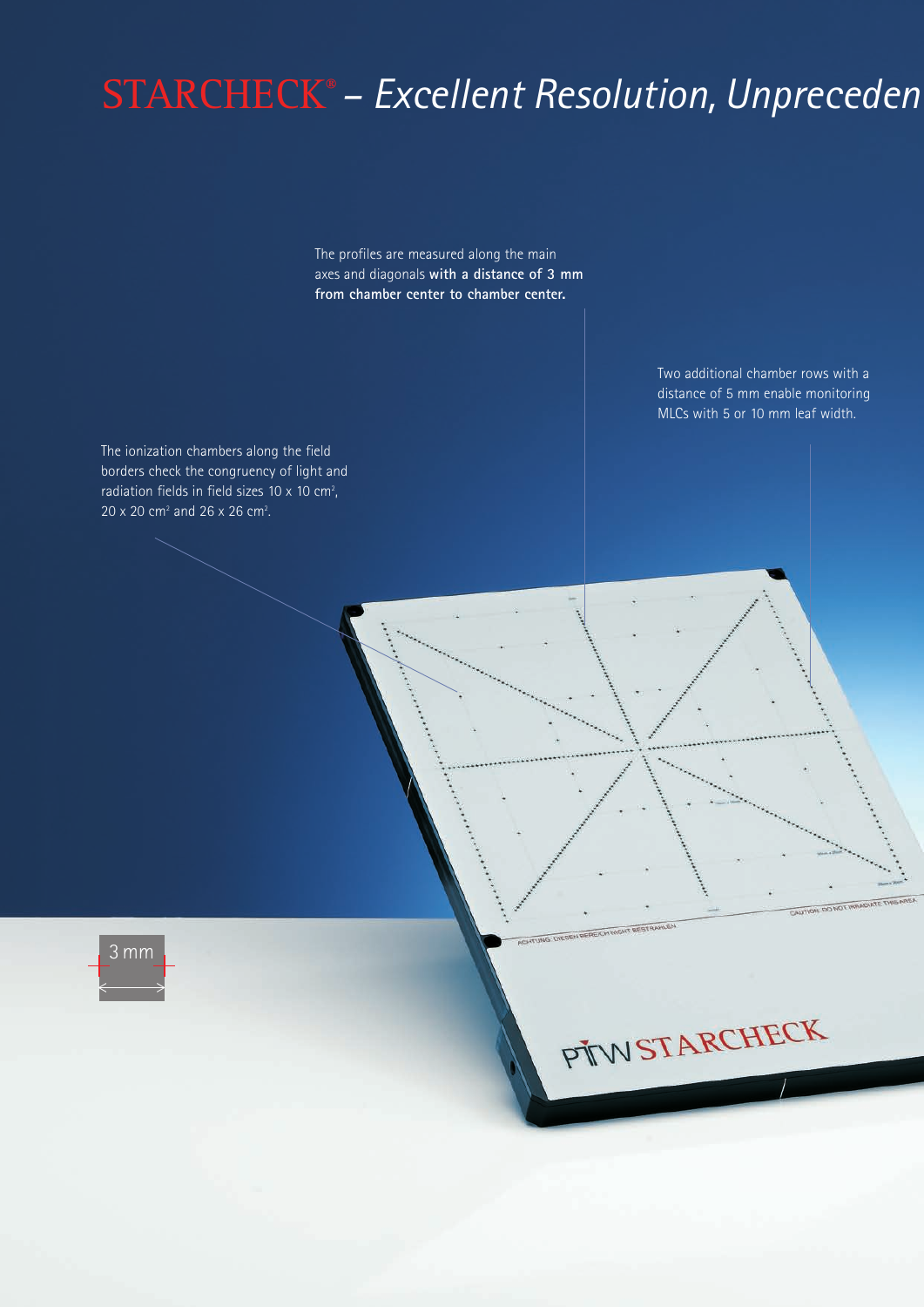## ted Convenience





Handy flat format, slight weight and easy setup

### **\*** Simple use

Flexible use, intuitive user-prompting and multifaceted online evaluation

### $*$  Precise measurement

Accurate analysis and **precise profiles with 3 mm resolution**

### $*$  Continual precision

Calibrated vented ionization chambers, constant response behavior and no radiation damage as with semi-conductors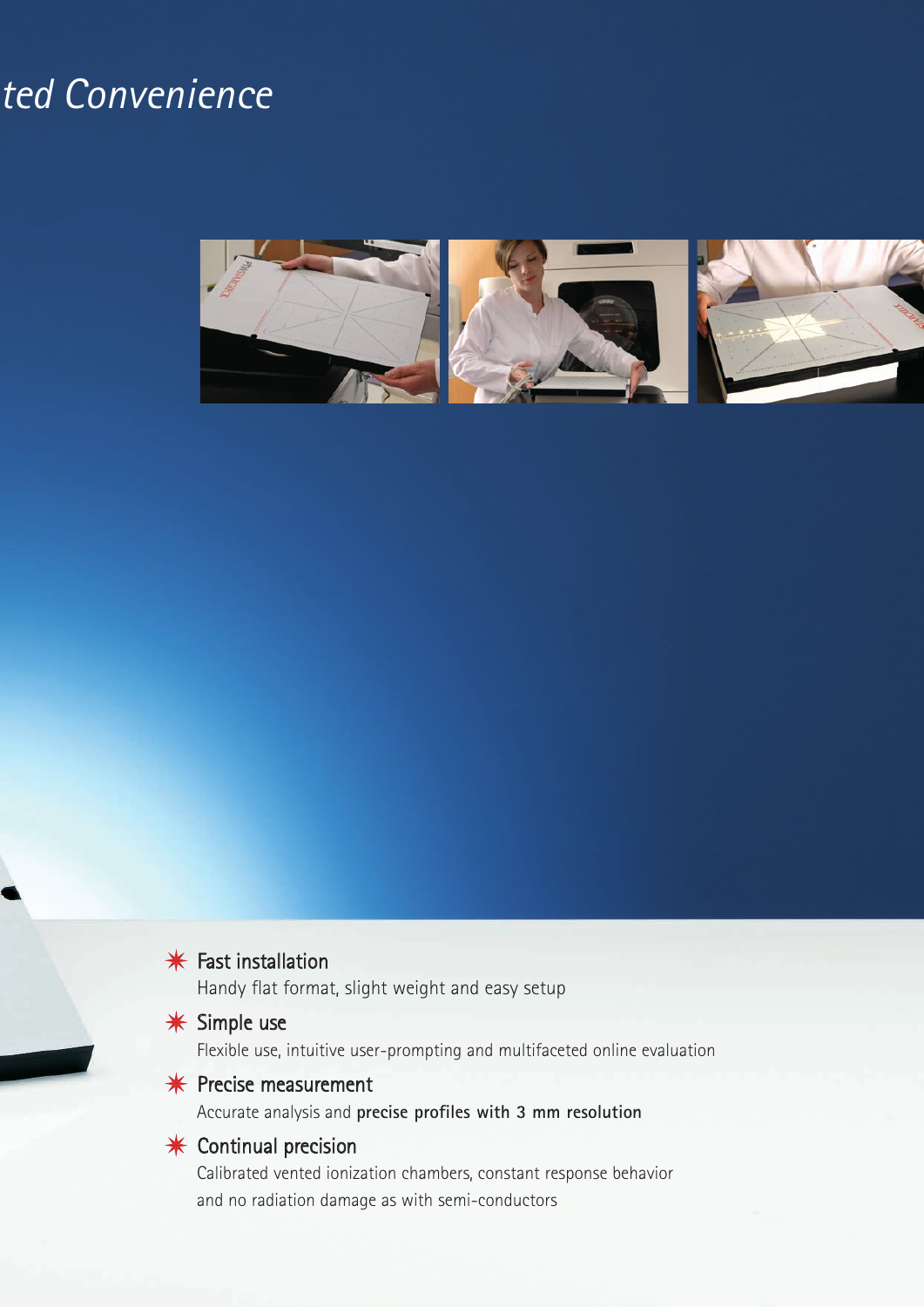## *Multifaceted Application, Individual Options*



STARCHECK is the high-resolution 3 mm ionization chamber matrix for fast and reliable quality assurance in radiotherapy. The vented ionization chambers are embedded in a solid body phantom; they detect the dose along the main axes and diagonals with a distance of 3 mm from chamber center to chamber center. The result is the exact depiction of the profile in a resolution, which enables analyzing the beam without data interpolation – even in the penumbra area.

In combination with the multifaceted software and phantoms for checking energy constancy and for checking the congruence of light field and radiation field STARCHECK is a multifunctional complete system and covers all processes required in quality assurance from online alignment to constancy checks and all the way to precise setting of the accelerator after a repair.

Thanks to its flat design and slight weight of only 5.5 kg, STARCHECK is also great for use with standard mounting plates. The array is calibrated in PTW's own laboratory; timeconsuming recalibrations are not necessary.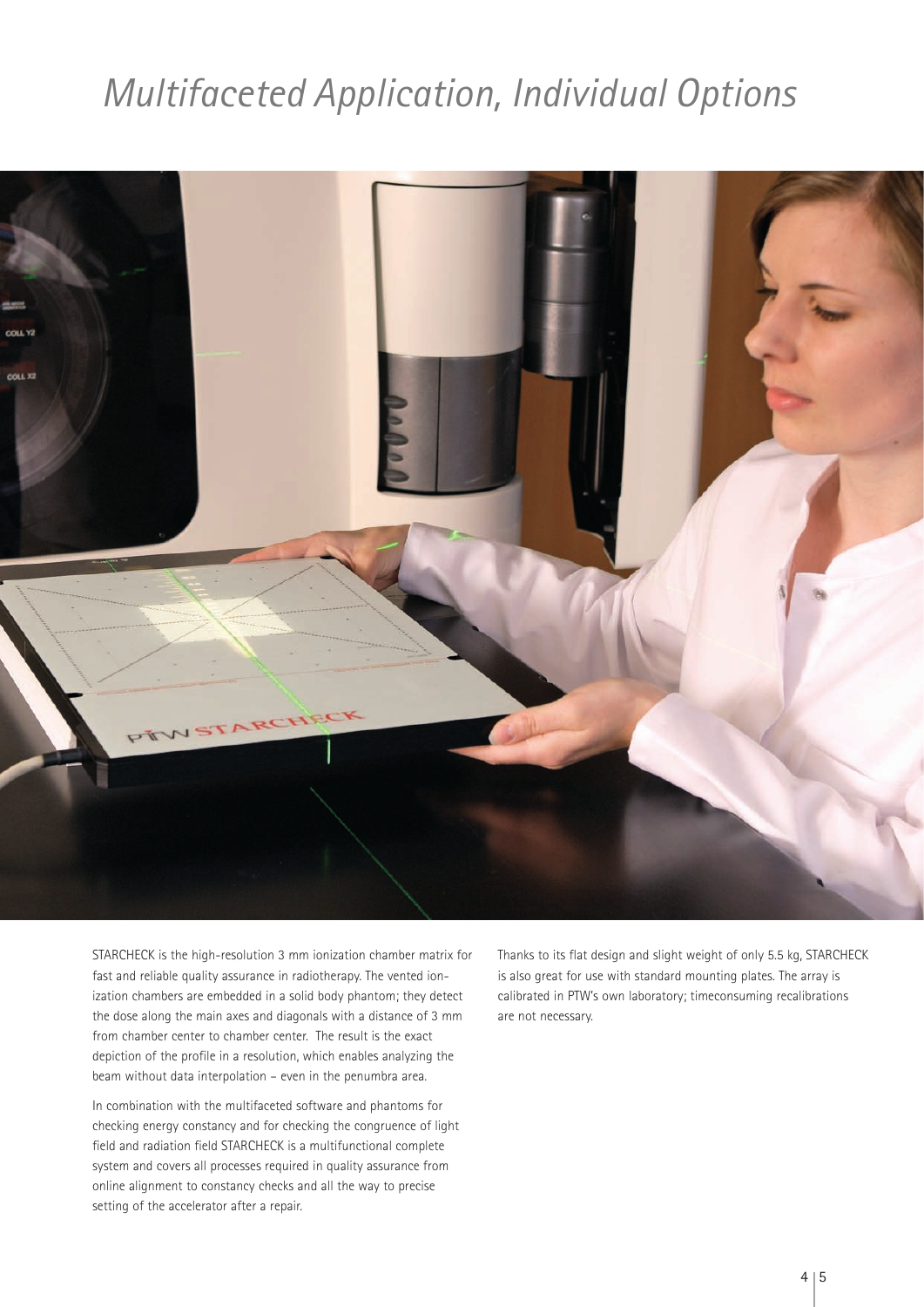

#### **Applications**

#### **Accelerator setting with BeamAdjust software**

- Displays the profiles along the main axes and diagonals in real time
- Provides color-coded radiation parameter display with adjustable threshold values
- Creates a comprehensive data analysis according to selectable dosimetry protocols and protocols of the accelerator manufacturer
- Eliminates the need to set up a water phantom in many case, e.g., after maintenance or repair

#### **LINAC QA with MultiCheck software**

- Checks homogeneity, symmetry, dose deviation in the central axis, wedge filter angle of dynamic, virtual or fixed wedges as well as the correspondence of light and radiation fields
- Compares all parameters with a reference data record and displays deviations
- Enables tracking parameters via a statistics function
- Creates a comprehensive data analysis according to selectable
- dosimetry protocols and protocols of the accelerator manufacturer
- Provides snapshot mode for fast checking of a beam

#### **Testphantoms BQ-CHECK and FIELDCHECK**

- ▶ BQ-CHECK for constancy check of photon and electron beam quality
- FIELDCHECK for checking the congruence of light field and radiation field
- Comprehensive data analysis with the MultiCheck software

#### **SC Gantry Mount**

- Enables mounting the chamber matrix on the accelerator head
- $\triangleright$  Suitable for use with standard setup material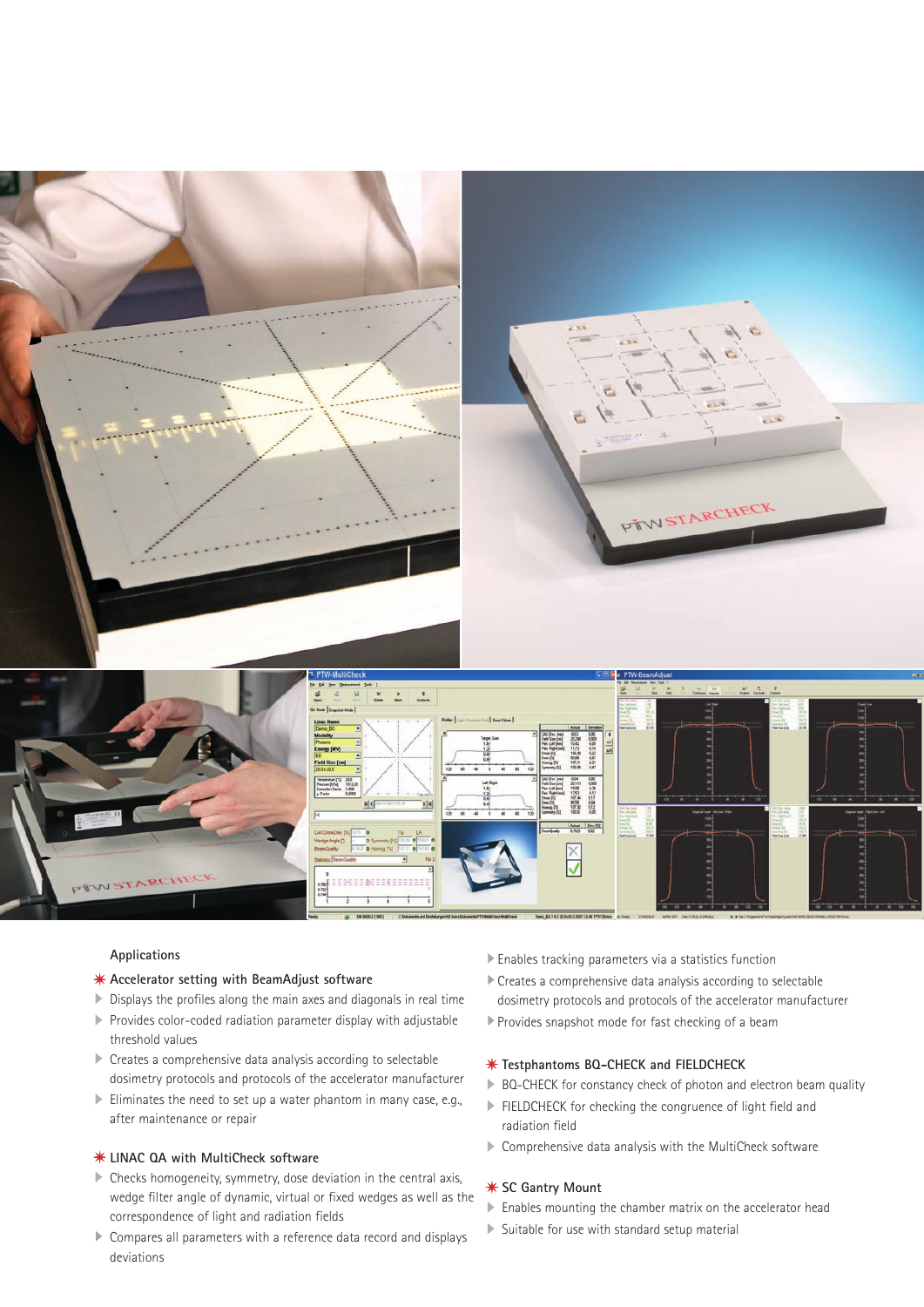## **Excellent Technology, Extremely Precise Profile Mea**



STARCHECK is the first system worldwide, which measures profiles with a 2D-detector in the isocenter in the desired, high resolution. Compared to single ionization chambers, films and diodes, the 3 mm ionization chamber matrix provides convincing concordance of measurement results. It has outstanding technology, which demonstrates its advantages regularly in actual practice. It increases precision and safety, simplifies processes and saves valuable time: perceptible progress and a milestone in function and design. Typical PTW: decades of experience and intensive research stand for outstanding quality.

#### **STARCHECKmaxi**

STARCHECKs big brother STARCHECK<sup>maxi</sup> is designed for quality assurance at a maximum field size of 40 cm x 40 cm. STARCHECK<sup>maxi</sup> features the same performance as STARCHECK.

The maximum field size is 40 cm x 40 cm.

709 ionisation chambers are arranged in a star shape. STARCHECK<sup>maxi</sup> weights 13 kg.

With a separate adapter plate the BQ-CHECK and the FIELDCHECK phantom can be used together with STARCHECKmaxi.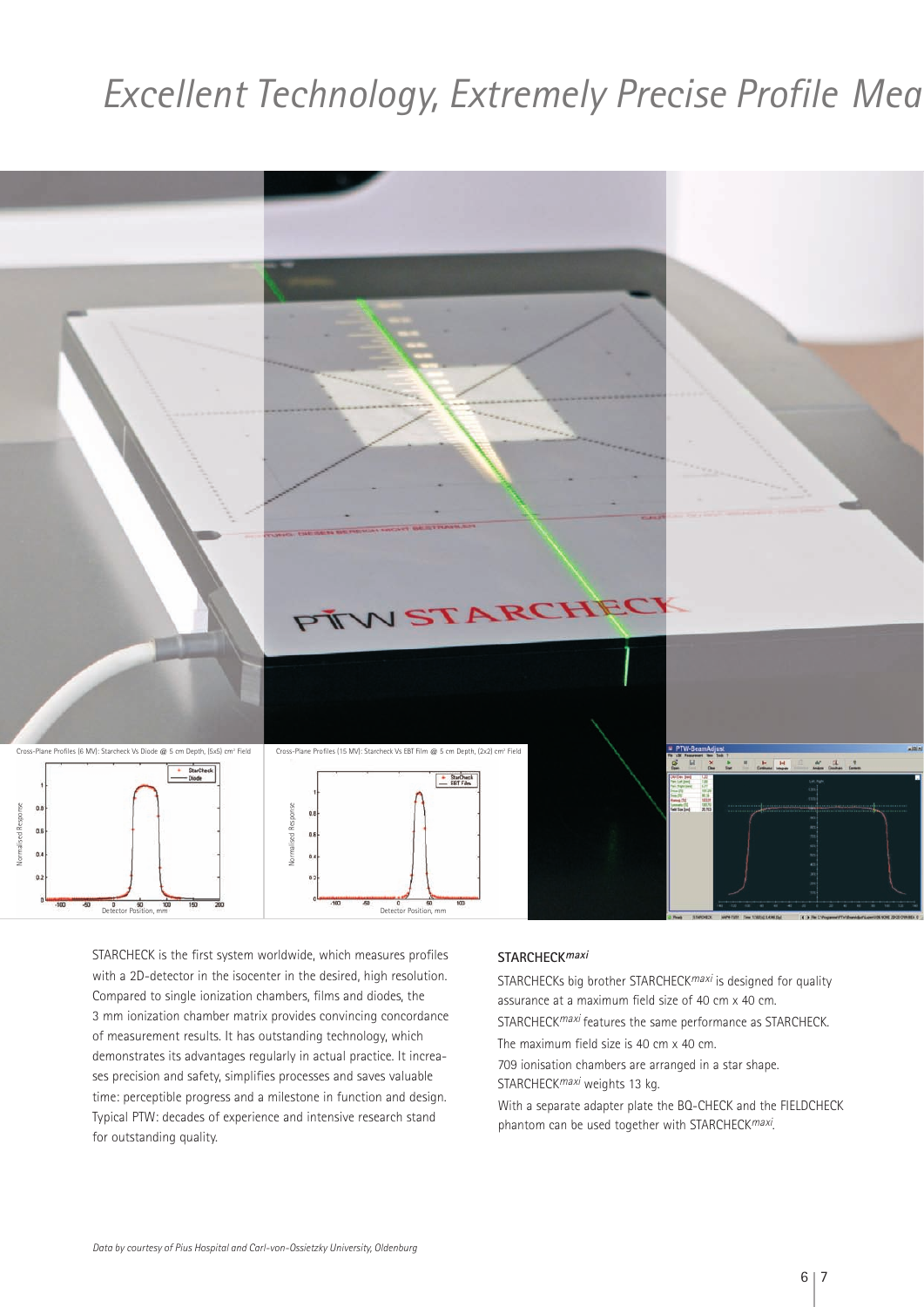### *Excellent Technology, Extremely Precise Profile Measurement*

#### **Important Questions? The Right Answers!**

#### **How does the chamber matrix STARCHECK differ from OCTAVIUS Detector 729**

The OCTAVIUS Detector 729 is specially designed for IMRT plan verification, in which a large area must be checked. STARCHECK is optimized for the LINAC QA; the profiles should primarily be measured with maximum resolution here.

#### **Does STARCHECK replace QUICKCHECK, or is a combination recommended?**

STARCHECK covers several applications. It is suitable for daily quality assurance and it enables online display as well as analysis of a beam, e.g., for setting the accelerator after maintenance work.

#### **In which cases does STARCHECK provide a practical alternative to use of a water phantom?**

Time-consuming setup of a water phantom is not required when only beam profiles should be measured. A water phantom is still required for depth dose measurement, basic data recording and measurements according to specifications of various regional protocols.

#### **What advantages does ionization chamber technology provide compared to systems with semi-conductors?**

Ionization chambers maintain a constant sensitivity and provide stable measurement values continually. Dosedependent damage especially makes semi-conductors in a matrix unsuitable for use in the LINAC QA; areas, which are irradiated more intensively (e.g., the center), change their sensitivity more.

#### **Why does PTW only sell systems with ionization chambers for quality assurance?**

PTW has decades of experience in technological development and empirical research in this area. Our chamber arrays have been on the market for more than 15 years and are convincing thanks to their unmatched measurement value precision and stability compared to products of other companies. It is not without reason that our competitors, who previously only used semiconductors for their products, now also work on 2D-arrays with ionization chambers.

 $1000$  V

phantom for precise alignment of STARCHECK



#### **Specifications**

| Product:            | Two-dimensional chamber matrix with                                                                                                                                                                                     | Chamber voltage:            |                                                                                                                                                                                                      | 1000 V                                                                                           |
|---------------------|-------------------------------------------------------------------------------------------------------------------------------------------------------------------------------------------------------------------------|-----------------------------|------------------------------------------------------------------------------------------------------------------------------------------------------------------------------------------------------|--------------------------------------------------------------------------------------------------|
|                     | 527 ionization chambers                                                                                                                                                                                                 | Reference point:            |                                                                                                                                                                                                      | 8.5 mm under the surface                                                                         |
| Application:        | LINAC QA, consistency check and online                                                                                                                                                                                  | Field sizes:                |                                                                                                                                                                                                      | $10 \times 10$ cm <sup>2</sup> , $20 \times 20$ cm <sup>2</sup> , $26 \times 26$ cm <sup>2</sup> |
|                     | alignment of the accelerator                                                                                                                                                                                            |                             | Outer dimensions:                                                                                                                                                                                    | 300 mm x 400 mm x 22 mm<br>approx. 5.5 kg                                                        |
| Detector type:      | Vented plane parallel ionization chambers                                                                                                                                                                               | Weight:                     |                                                                                                                                                                                                      |                                                                                                  |
|                     | Chamber arrangement: 83 measurement points per main axis,<br>109 measurement points per diagonal axis,<br>2 x 53 measurement points for MLC check<br>and 40 measurement points for checking<br>the radiation field size | Housing material:           |                                                                                                                                                                                                      | GRP                                                                                              |
|                     |                                                                                                                                                                                                                         | <b>Ordering Information</b> |                                                                                                                                                                                                      |                                                                                                  |
|                     |                                                                                                                                                                                                                         |                             | L981389 STARCHECK Measurement system with 527 ionization<br>chambers, including interface cable and storage case,<br>BeamAdjust software for online display and MultiCheck<br>for consistency checks |                                                                                                  |
| Detector intervals: | 3 mm along the profile and diagonals (center<br>to center)*; 5 mm for the MLC chambers                                                                                                                                  |                             |                                                                                                                                                                                                      |                                                                                                  |
| Scanning range:     | 25.2 cm along the main axes.<br>34.5 cm along the diagonals                                                                                                                                                             |                             |                                                                                                                                                                                                      |                                                                                                  |
|                     |                                                                                                                                                                                                                         |                             | Options:                                                                                                                                                                                             |                                                                                                  |
| Measurement range:  | 100 mGy1000 Gy; 100 mGy/min80 Gy/min                                                                                                                                                                                    | T41021                      | SC Gantry Mount for mounting on the STARCHECK                                                                                                                                                        |                                                                                                  |
| Detector size:      | Volume 0.08 cm <sup>3</sup>                                                                                                                                                                                             |                             | accelerator head                                                                                                                                                                                     |                                                                                                  |
| Resolution:         | 1 mGy                                                                                                                                                                                                                   | T40049                      | Positioning phantom for precise alignment of STARCH<br><b>BQ-CHECK</b> Energy test phantom                                                                                                           |                                                                                                  |
| Dead time:          | 0 <sub>ms</sub>                                                                                                                                                                                                         | T42030                      |                                                                                                                                                                                                      |                                                                                                  |
| Display cycle:      | 200 ms                                                                                                                                                                                                                  |                             | T40052 FIELDCHECK phantom                                                                                                                                                                            |                                                                                                  |
|                     |                                                                                                                                                                                                                         |                             |                                                                                                                                                                                                      |                                                                                                  |